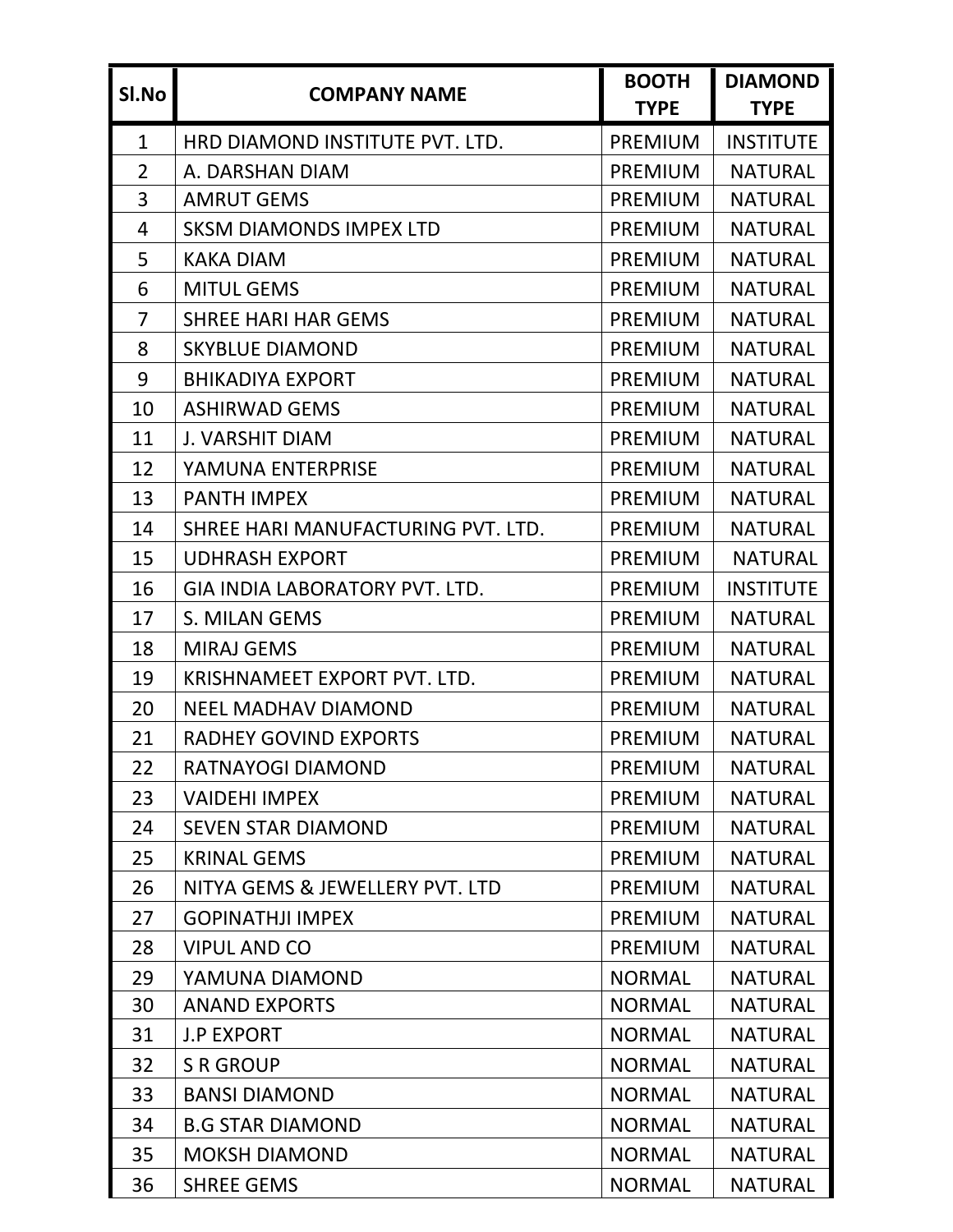| 37 | <b>MINAXI DIAMOND</b>           | <b>NORMAL</b>  | <b>NATURAL</b> |
|----|---------------------------------|----------------|----------------|
| 38 | <b>RAJ KISHOR GEMS</b>          | <b>NORMAL</b>  | <b>NATURAL</b> |
| 39 | K. TUSHAR DIAM                  | <b>NORMAL</b>  | <b>NATURAL</b> |
| 40 | <b>BLACK STAR</b>               | <b>NORMAL</b>  | <b>NATURAL</b> |
| 41 | <b>VEDIKA CREATIONS PVT LTD</b> | <b>NORMAL</b>  | <b>NATURAL</b> |
| 42 | <b>ANAND INTERNATIONAL</b>      | <b>NORMAL</b>  | <b>NATURAL</b> |
| 43 | <b>AKSHAT DIAMONDS</b>          | <b>NORMAL</b>  | <b>NATURAL</b> |
| 44 | <b>HAPPY GEMS</b>               | <b>NORMAL</b>  | <b>NATURAL</b> |
| 45 | <b>ANJALI DIAM</b>              | <b>NORMAL</b>  | <b>NATURAL</b> |
| 46 | RADDHE IMPEX                    | <b>NORMAL</b>  | <b>NATURAL</b> |
| 47 | NATURALMARK LAB PVT LTD         | <b>NORMAL</b>  | <b>NATURAL</b> |
| 48 | <b>JANVI GEMS AND JEWELS</b>    | <b>NORMAL</b>  | <b>NATURAL</b> |
| 49 | <b>SHINE IMPEX</b>              | <b>NORMAL</b>  | <b>NATURAL</b> |
| 50 | <b>B MAHESH</b>                 | <b>NORMAL</b>  | <b>NATURAL</b> |
| 51 | SONANI INDUSTRIES PVT. LTD.     | <b>PREMIUM</b> | <b>CVD</b>     |
| 52 | <b>SK DIAM</b>                  | <b>NORMAL</b>  | <b>CVD</b>     |
| 53 | <b>HEYMAN ENTERPRISE</b>        | PREMIUM        | <b>CVD</b>     |
| 54 | <b>NISHAL GEMS</b>              | <b>PREMIUM</b> | <b>CVD</b>     |
| 55 | <b>DIYAM IMPEX</b>              | <b>PREMIUM</b> | <b>CVD</b>     |
| 56 | <b>LIGHT GROWN DIAMOND</b>      | <b>NORMAL</b>  | <b>CVD</b>     |
| 57 | <b>MILI GEMS</b>                | <b>NORMAL</b>  | <b>CVD</b>     |
| 58 | <b>GELANI BROTHERS</b>          | <b>NORMAL</b>  | <b>CVD</b>     |
| 59 | <b>ANANT JEWELRY STUDIO</b>     | <b>NORMAL</b>  | <b>CVD</b>     |
| 60 | <b>JAY BHAGVATI GEMS</b>        | <b>NORMAL</b>  | <b>CVD</b>     |
| 61 |                                 |                | <b>CVD</b>     |
| 62 | <b>GREEN LAB DIAMOND LLP</b>    | <b>PREMIUM</b> | <b>CVD</b>     |
| 63 |                                 |                | <b>CVD</b>     |
| 64 |                                 | <b>NORMAL</b>  | <b>CVD</b>     |
| 65 | <b>INGENIOUS CARBON PVT LTD</b> | <b>PREMIUM</b> | <b>CVD</b>     |
| 66 |                                 | <b>NORMAL</b>  | <b>CVD</b>     |
| 67 | <b>CREATIVE TECHNOLOGIES</b>    | <b>PREMIUM</b> | <b>CVD</b>     |
| 68 |                                 | <b>NORMAL</b>  | <b>CVD</b>     |
| 69 | <b>BHAVANI GEMS</b>             | <b>NORMAL</b>  | <b>CVD</b>     |
| 70 | <b>HEER DIAMOND</b>             | <b>NORMAL</b>  | <b>CVD</b>     |
| 71 |                                 |                | <b>CVD</b>     |
| 72 | <b>MAITRY LAB GROWN DIAMOND</b> | <b>PREMIUM</b> | <b>CVD</b>     |
| 73 |                                 |                | <b>CVD</b>     |
| 74 |                                 | <b>NORMAL</b>  | <b>CVD</b>     |